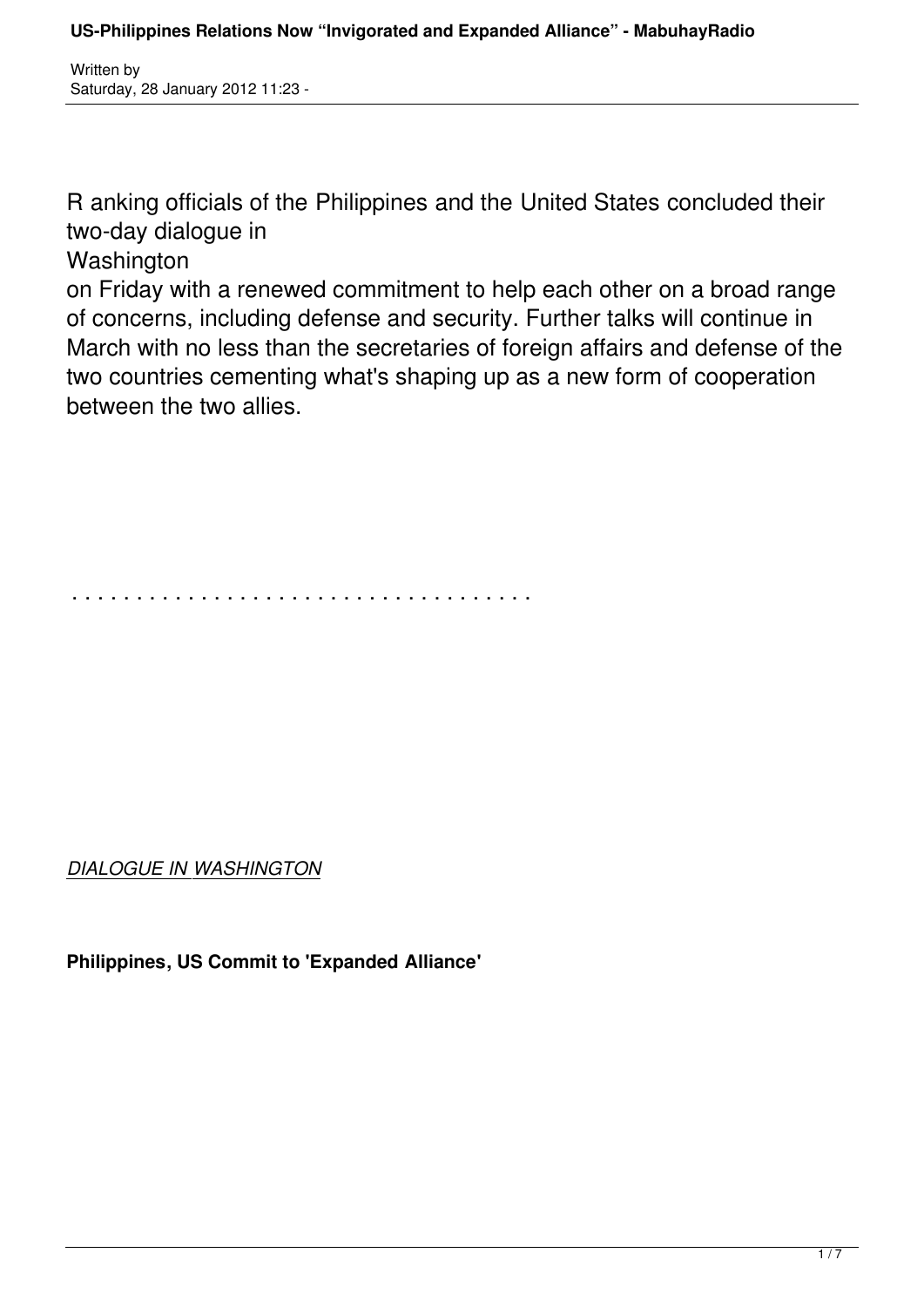## **By ROMEO P. MARQUEZ**

*Member, Investigative Reporters and Editors (IRE), Asian American Journalists Association (AAJA)*

*and National Ethnic Press and Media Council of Canada (NEPMCC)*

T ORONTO - The Philippines and the United States reaffirmed their commitment to an "invigorated and expanded alliance" at the conclusion of their two-day strategic dialogue in **Washington** 

, the White House said Friday.

Coming in the wake of China's military posturing and the renewed interest in the contested Spratly Islands, the restatement of the countries' position on defense, security, law enforcement and maritime security, among others, could be seen as an indication of **Washington** 

's earnest attempt to reestablish itself in the Asia Pacific region.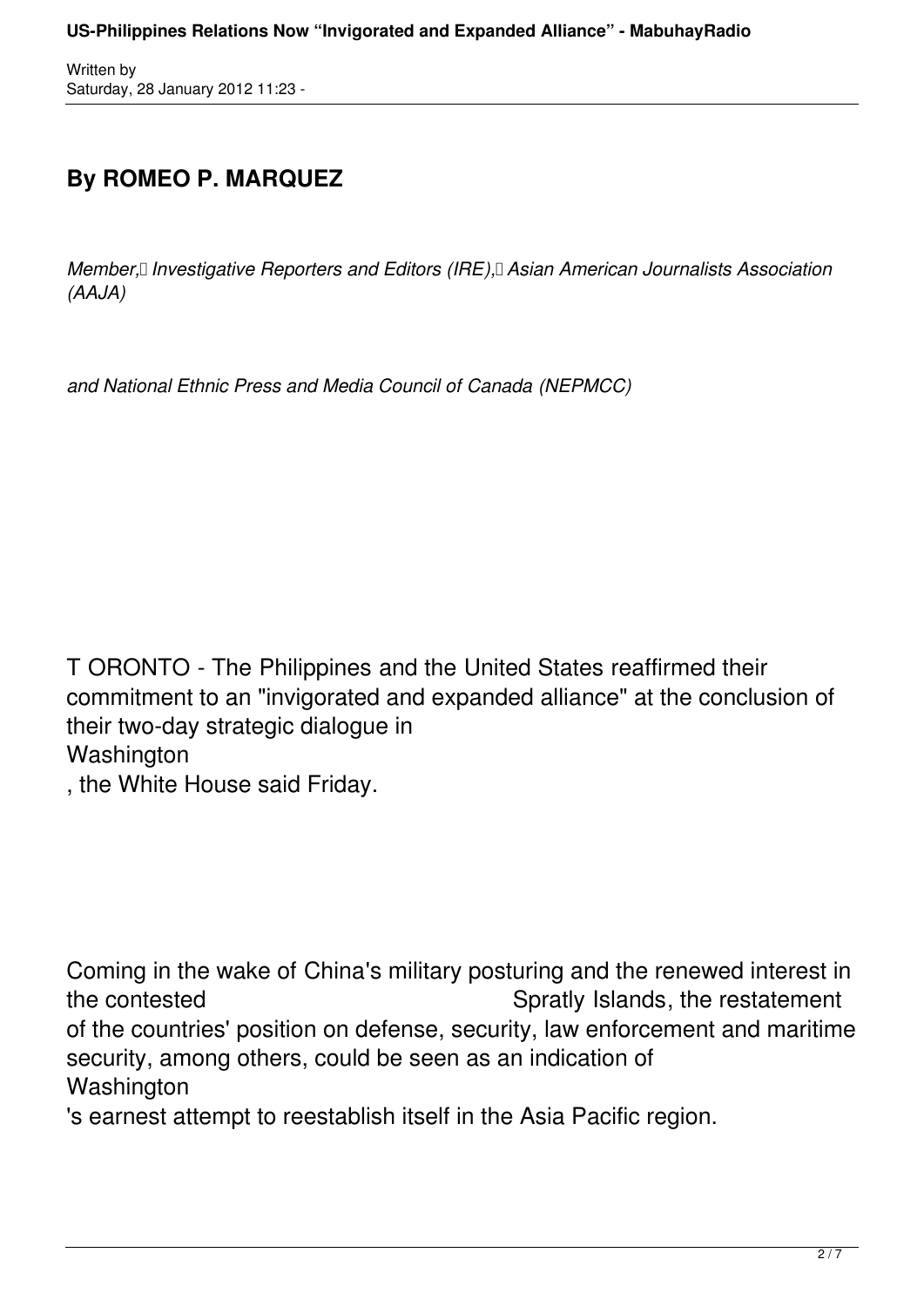The US presence had been practically nil when its military bases in the Phili ppines

were rendered useless by the eruption of

Mt.

.

Pinatubo

, prompting their permanent closure in the early 90s. Besides, the Philippine Senate voted to terminate the bases agreement with the US

The White House said the talks between the two countries will continue in March between Secretary of State Hillary Rodham Clinton and Secretary of Defense Leon Panetta and their Philippine counterparts, Foreign Affairs Secretary Albert del Rosario and Defense Secretary Voltaire Gazmin.

A joint press statement released by the White House to The Filipino Web Channel said the coming together of the two allies is "capable of addressing 21st century challenges". This could be a veiled reference to the situation in Asia where

China

is taking a significant military posture.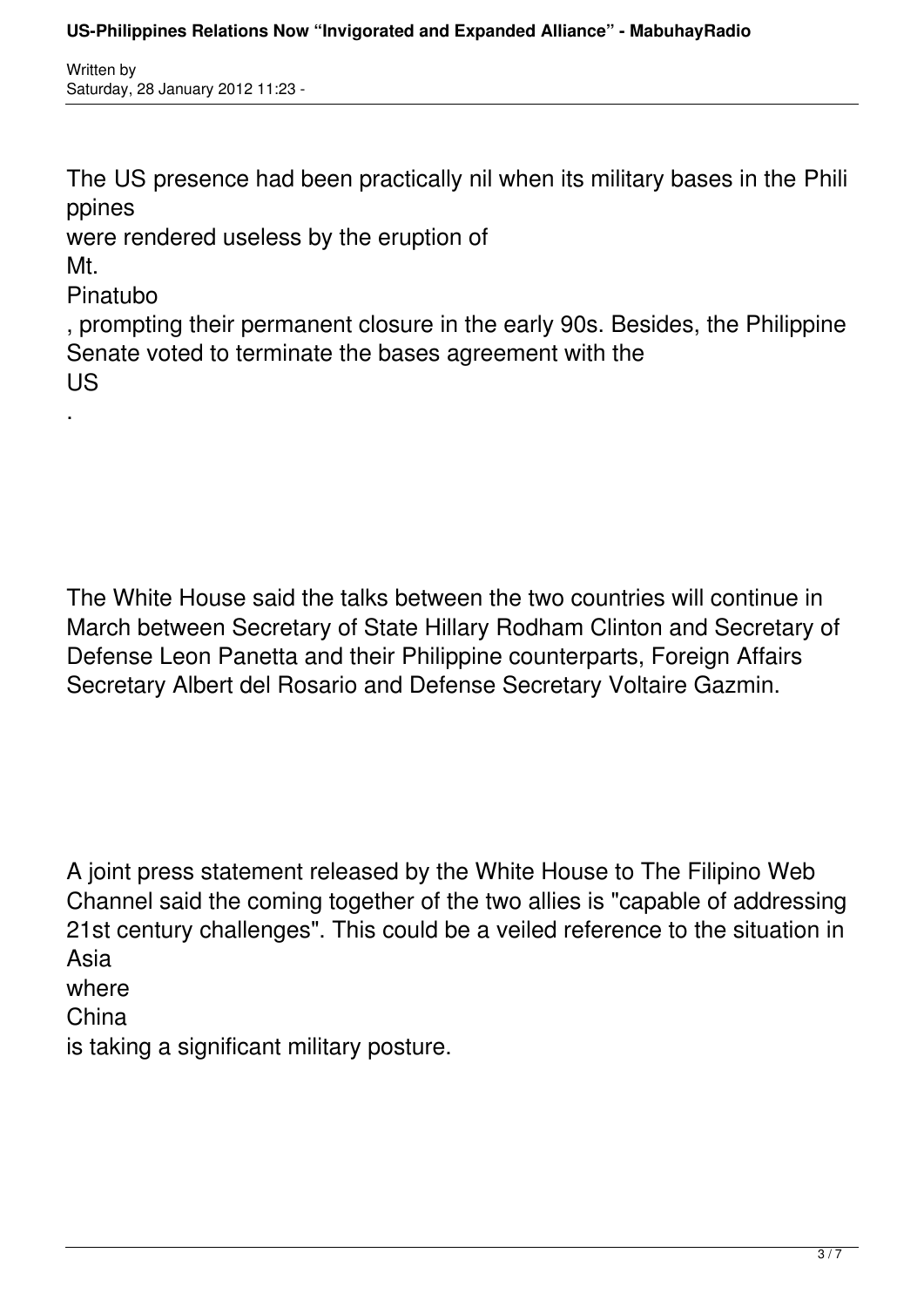"The dialogue provided an opportunity to consult and exchange views on a broad range of bilateral, regional, and global issues, reflecting our common values and interests," the statement said.

It was co-chaired by Assistant Secretary of State Kurt Campbell and Acting Assistant Secretary of Defense Peter Lavoy for the United States, and Foreign Affairs Undersecretary Erlinda Basilio and Defense Undersecretary Pio Lorenzo Batino for the Philippines. Justice Undersecretary Francisco Baraan chaired the working group on Rule of Law and Law Enforcement.

"We reinforced the significance of our Mutual Defense Treaty as the basis for the alliance and the treaty's continued relevance to the peace, security, and prosperity of the Asia-Pacific," the statement said.

It continued: "We committed to further enhance cooperation, including in security, defense, commerce, law enforcement, human rights, and disaster relief. We agreed to deepen and broaden our maritime security cooperation". # # #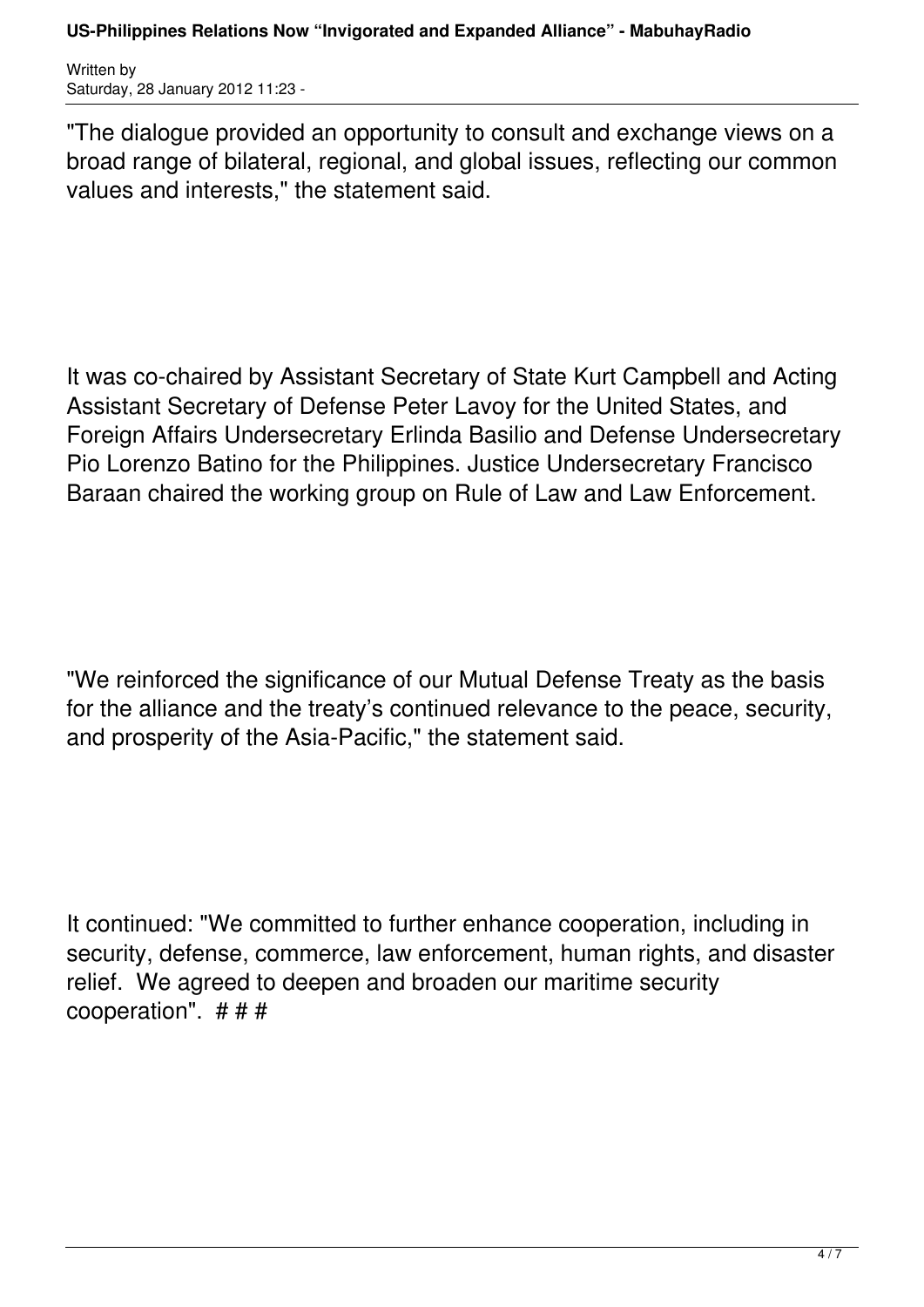Written by

**To view my other channels, here are the links:**

**1. For Filipino community news, visit** The Filipino Web Channel: http:/ **/www.youtube.com/user/FilipinoWebChannel#g/u**

**2. For mainstream news in Canada and the United States, visit The Gotcha Journalist's Currents & Breaking News Channel: http://www.youtube.com/user/TheGotchaJournalist#g/u**

**3. For Filipino entertainment news, visit The Filipino Web Entertainment Channel: http://www.youtube.com/user/FilWebEntertain ment#g/u**

**For other stories and photos, please visit:**

1. http://currentsbreakingnews.blogspot.com/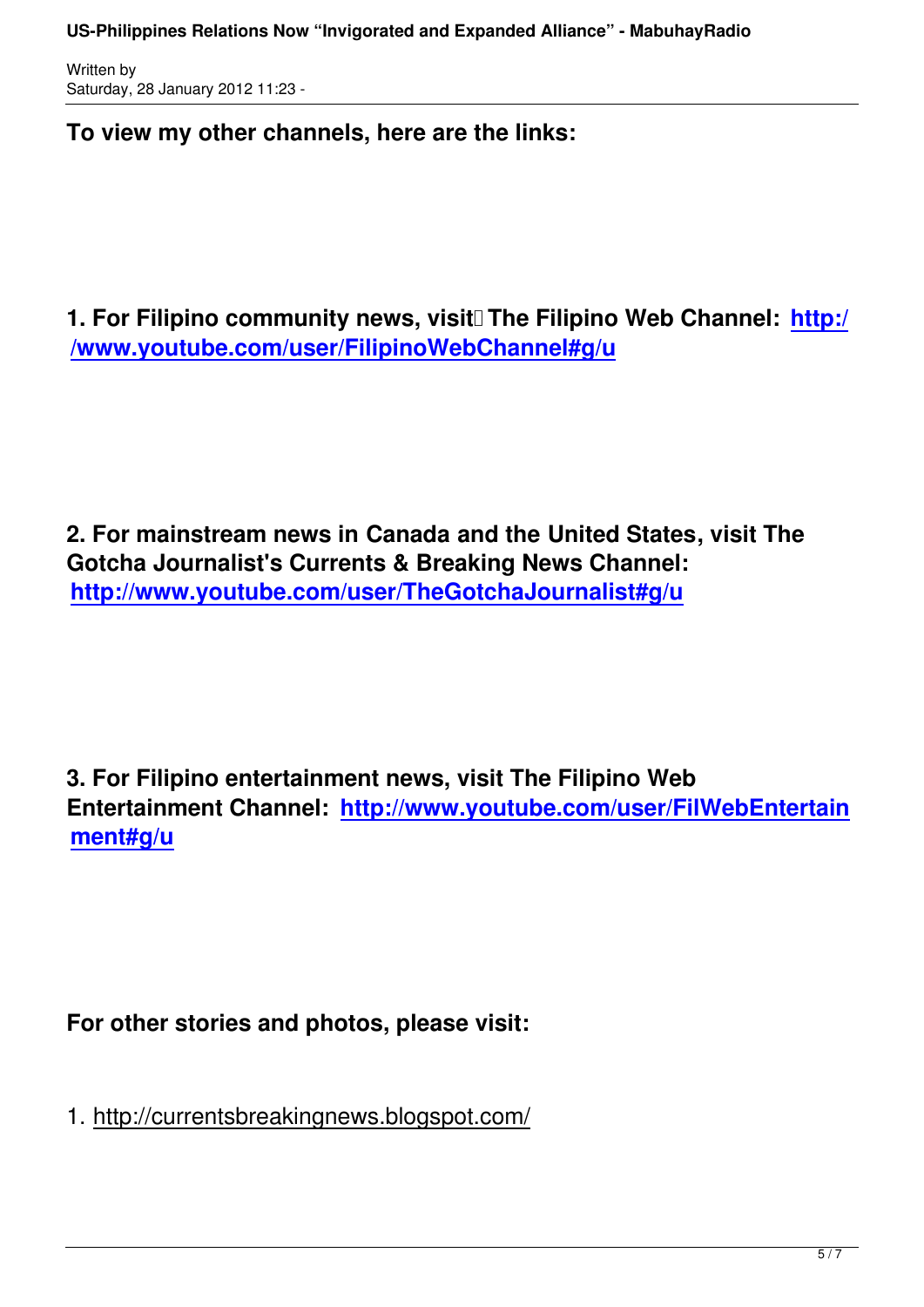## **US-Philippines Relations Now "Invigorated and Expanded Alliance" - MabuhayRadio**

Written by Saturday, 28 January 2012 11:23 -

## 2. http://torontonewsroom.blogspot.com/

- 3. http://timecircumstance.blogspot.com/
- 4. http://travelsthemes.blogspot.com/
- 5. http://gotchajournalist.blogspot.com/ .

PHILIPPINE VILLAGE VOICE/The Filipino Web Channel - Redefining Community News

Currents & Breaking News

Volume 6, Issue No. 6

/ News That Fears None, Views That Favor Nobody / OPINION/COMMENTARY